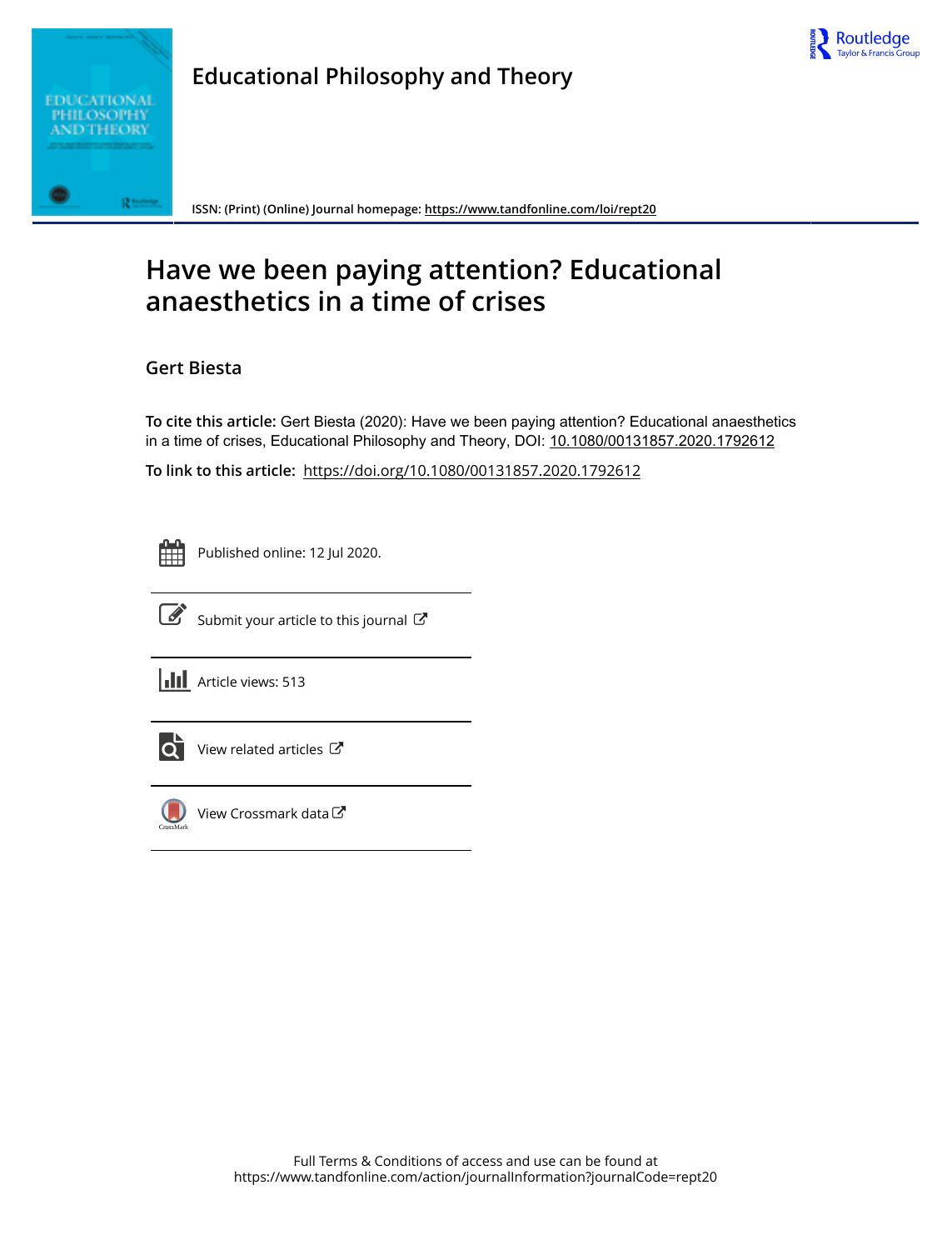#### <span id="page-1-0"></span>EDITORIAL

Routledae Taylor & Francis Group

Check for updates

## Have we been paying attention? Educational anaesthetics in a time of crises

It is remarkable to see how much has already been written about what is alternatively called the 'Corona Crisis' or the 'Covid-19 Crisis' and also about its impact on education. In addition to an increasing number of papers in academic journals, there have been many contributions in professional journals and newspapers, and also numerous posts and blogs on the internet. Funding agencies around the world have been making extra monies available for researching the impact of the virus on education, which partly explains the rather large number of surveys and questionnaires in circulation. In one respect this surge in activity is not surprising. The impact of the virus has been significant, both on our lives in general and on our educational lives, so there is an obvious need to try to make sense of it all. The interruption of the normal order literally makes us think—whether we want it or not—which, as such, is a good thing. In this regard, it is actually quite appropriate to refer to the situation as a crisis, because in its original meaning, crisis is not a state of chaos, but a critical moment or turning point that calls for consideration and judgement (in Greek: 'krinein').

In the discussion, a number of themes are emerging. One major concern is the impact of the virus on the educational careers of children and young people, particularly as a result of the temporary closure of schools, colleges and universities. In addition to concerns about a 'delay in learning,' to use a popular phrase, there is a legitimate concern about a potential increase in educational inequality. This is particularly so, because those who are well-resourced—those with the most economic, cultural and social capital—will be able to navigate the situation much more easily than those who lack such resources. Whatever else we may want to say about contemporary education, the current crisis has revealed with much clarity how important public education—education funded by public means, accessible to everyone, and accountable to the public—is, particularly for those who only have limited resources of their own. We knew this, of course, but it is one of the more inconvenient truths about contemporary education that we tend not talk about, or that becomes hidden in the laudable but ultimately impossible quest for equal educational opportunities for all (on this see predicament see Heid [1988;](#page-3-0) Labaree, [2008](#page-3-0); Biesta, [2020](#page-3-0)).

That some are concerned about the degree to which the pandemic may cause a 'delay in learning' is in a sense ironic, because it can legitimately be argued that learning didn't stop. On the more romantic end of the spectrum, the case has been made, and rightly so in my view, that children learned all kind of useful things while at home—cooking, gardening, cleaning, and many other things related to daily home life. It does make sense, therefore, that schools connect to all this learning when children return, in order not to send out the message that time has just been wasted. On the more political end of the spectrum important lessons may have been learned as well. Such as that not all lives matter equally; that money still makes the difference that makes a difference; that those who do the most essential work for keeping society going tend to earn the least and often have insecure job contracts; that countries differ hugely in the quality of and investment in public healthcare, if they have such systems in the first place; and that some politicians are populist cowards who are simply incompetent at their job.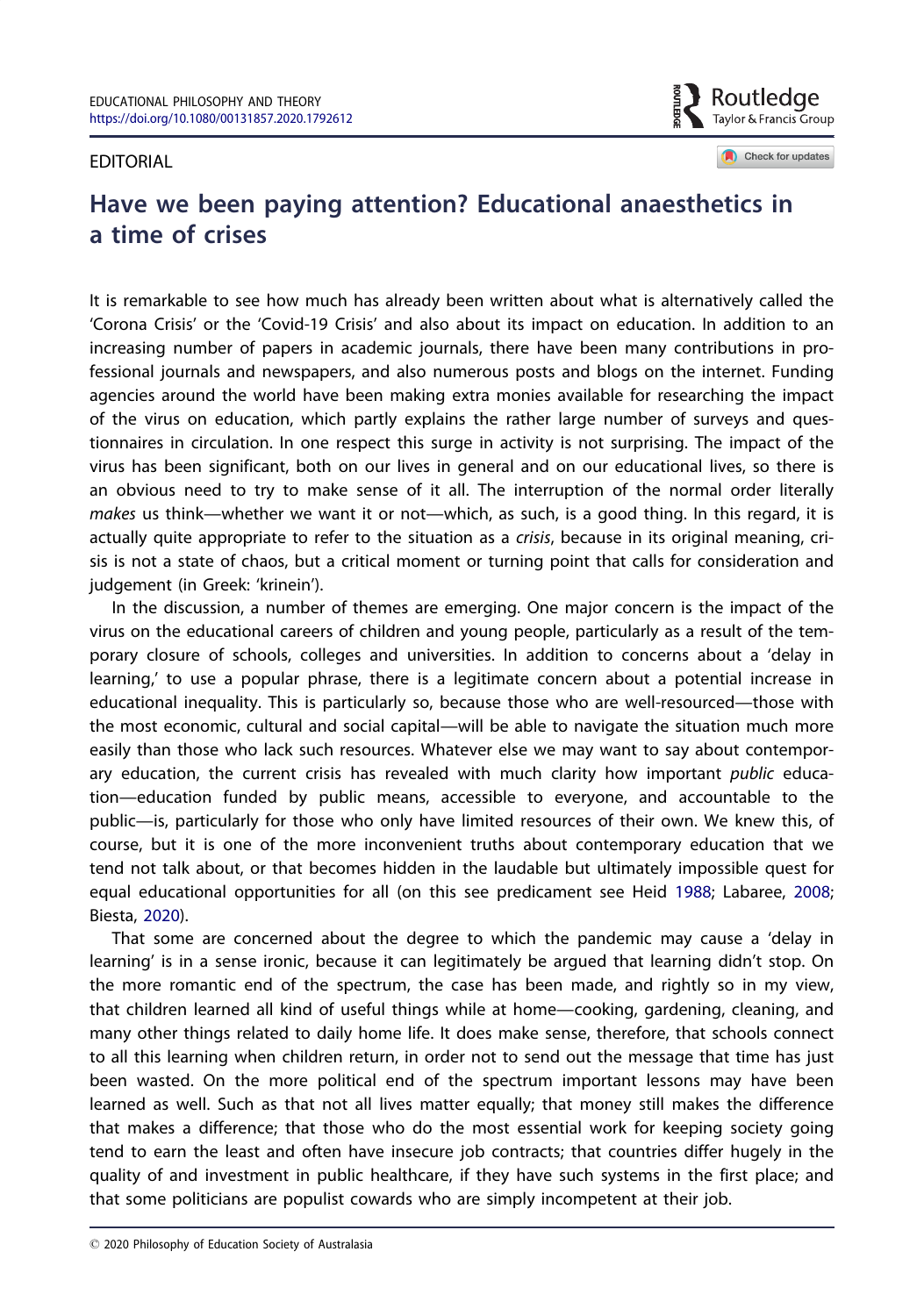<span id="page-2-0"></span>Now for those who have been paying attention, all this is not news. But the key question here is how much attention we have been paying and how much attention we have been allowed to pay, if that phrase makes sense. After all, the Covid-19 crisis is not the first crisis we are witnessing and not the only crisis we're in the middle of. We are also, still, in the middle of a climate crisis which actually still requires urgent attention and action. And the climate crisis is itself just the next phase of a huge environmental crisis about which we have been warned at least since Rachel Carson's book Silent Spring, published in 1962, and the report from the Club of Rome, The Limits to Growth, published in 1972. And then there are homelessness and poverty, a refugee crisis, a global malnutrition crisis, ongoing high rates of infant mortality due to lack of clean water and proper sanitation, and so on.

So for those who have been paying attention and who have managed to continue to pay attention—which is no mean feat—there is little new under the sun. And this does, of course, raise the question how the current pandemic is actually different from the crises surrounding us, or how it has 'managed' to be different. I strongly believe that it is for each of us individually to answer this question, as any quick generalisation is simply out of place. I am sure that the comfortable life I'm managing to lead in the global north—with death at a far distance and an ongoing supply of food, energy and security—has only been marginally disrupted by the pandemic and compares in nothing to, say, the everyday experience of those who live in the poorer areas and slums of cities such as Bangalore or Bhopal. So while the existence of crises—in the plural—is an undeniable fact, the real question is which of them manage to capture our attention. And this brings me (back) to education.

To define education in terms of learning, to reduce education to learning, or to argue that learning is the future of education is, as I have been arguing for almost two decades now, a mistake (see, e.g. Biesta, [2004,](#page-3-0) [2013,](#page-3-0) [2015\)](#page-3-0). What is distinctive about education is not learning which can happen anywhere, with or without education—but teaching. And the basic gesture of teaching is that of trying to catch and direct the attention of another human being—an act of 'turning,' as Plato already describes it in The Republic. Authoritarian teaching not just wants to direct the attention of students, but also wants to have total control over what students do with what enters their field of perception. Emancipatory teaching, on the otherhand, also wants to direct the attention of students, but leaves it to them to figure out what they do with what they may encounter there. The judgement, and the burden of the judgement is, in other words, on them. The teacherly gesture here tries to say no more than 'look, there is something there that I believe might be good, important, worthwhile for you to pay attention to' (see Biesta, [2017a\)](#page-3-0). And this gesture not just focuses the attention on the world 'out there' but in one and the same 'move' brings the 'I' of the student into play.

It is precisely here that we find the true *aesthetics* of education—which is first of all about the form of education, not about its theory (on this see Prange, [2005\)](#page-3-0)—where the whole point of education is to bring something into the student's 'field' of perception, which can be visual, auditory, sensory and perhaps may even include the touching of the student's soul (on this idea see Biesta, [2017b](#page-3-0)). If the aesthetics of education seeks to awaken students for the world and, through this, awaken them for themselves—which is the question of emancipation—it follows that the anaesthetics of education does the exact opposite. Rather than awakening students and trying to keep them awake, it induces a state of slumber. Rather than directing their attention and encouraging them to pay attention, it offers distraction, perhaps first and foremost by encouraging students to stay with themselves, to pursue their own learning trajectories, regulate their own learning, define their own learning needs, but never interrupted, never turned, never stopped in their tracks.

So the Corona crisis is a real crisis as it interrupts our normal ways of doing and asks for attention and judgement. And perhaps its force has to do with the plain fact that it has brought death to the doorstep of the comfortable lives of the global North in a way that other crises have not managed to do, or have not managed to do so far. But it is not the only crisis